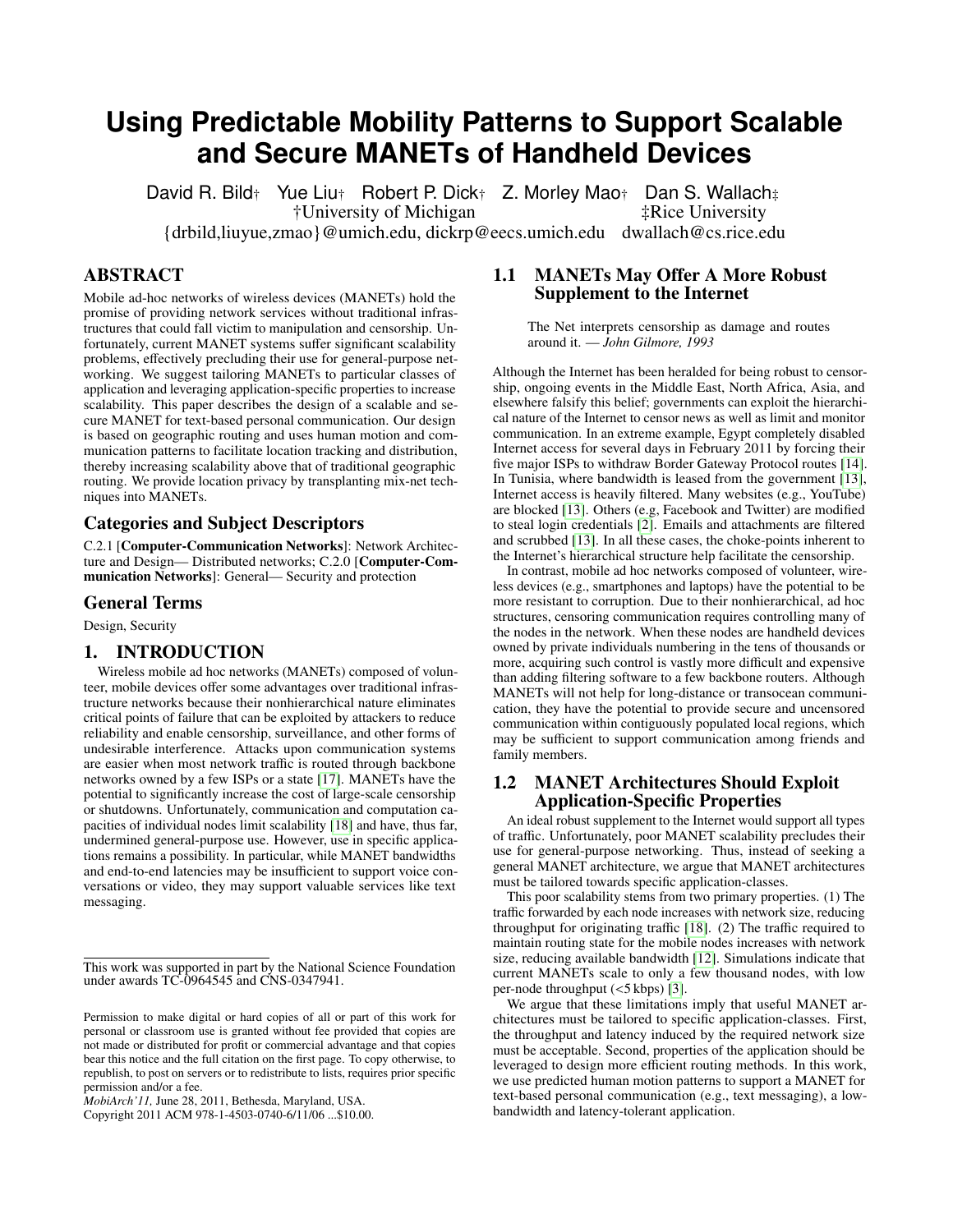#### 1.3 MANET Architecture for Text-Based Personal Communication Applications

Text-based personal communication among friends and family members is both useful to many people (as evinced by the popularity of text and instant messaging) and particularly suited to a town-sized MANET, as indicated by the following two properties. (1) The required per-node throughput is low (<500 bps) and relatively high latency is acceptable (1–5 sec). (2) People frequently communicate with relatively small groups of contacts in close geographic proximity [\[6\]](#page-5-7), implying a short average link length, which improves scaling properties. Furthermore, properties of human motion patterns can be leveraged to provide efficient routing.

A MANET architecture supporting text-based personal communications should satisfy the following requirements.

- Scalability. A useful personal communication network must cover a region of non-trivial area (e.g., a small town or a university campus), providing reliable delivery for all participants (e.g., a few thousand nodes) without imposing much computation or battery energy overhead on participating nodes.
- Confidentiality. The network should guarantee end-to-end message confidentiality. Packets should therefore be protected from eavesdropping and traffic analysis as they are relayed through arbitrary nodes untrusted by the source and destination.
- Location Privacy, defined as "the ability to prevent other parties from learning ones' current or past location" [\[4\]](#page-5-8). Persistent identifiers must not be linkable to node locations.
- Social Network Privacy. A person's social network, i.e., the set of network peers he communicates with, should be protected. No one (except the sender and receiver themselves) should be able to determine both the sender and receiver of any packet (by real identity, network identity, or location).

In this paper, we present the design of a location-centric MANET architecture supporting text-based personal communication within town-sized regions. Properties of human mobility patterns motivate a novel routing method, *location profile-aided geographic routing*. Geographic routing [\[12\]](#page-5-5) is at the core of its scalability: next-hop selection requires only local knowledge within one-hop neighborhoods. However, to address a message the sender needs to know the destination locations, which are traditionally provided by distributed location services [\[7\]](#page-5-9) that scale poorly and do not easily support confidentiality and privacy. We observed that (1) humans have highly predictable motion patterns, spending the majority of time in a few locations [\[11\]](#page-5-10) and (2) the frequency of change in mobility patterns is on the order of months and years. We propose to model location patterns as *location profiles* (e.g., location–probability pairs), distributing them face-to-face, instead of real locations via the network, to reduce overheads (see [Section 2\)](#page-1-0). Direct visibility of location profiles is often unacceptable, so we embed the pre-shared location profiles in encrypted reply blocks [\[5\]](#page-5-11), thus preserving location privacy by hiding the destination from the sender (see [Section 3\)](#page-3-0). The reply blocks also provide sender–receiver unlinkability and public key encryption provides confidentiality (keys are shared along with the location profiles, so PKI is not necessary).

Note that our primary goal is providing a censorship-resistant communication system for day-to-day use, when human motion is highly routine and predictable. Our primary target is not Internet shutdowns in an active protest or revolution scenario (à la Egypt in February 2011) where movements may be highly varied and non-routine. However, our system still enables communication in these scenarios, with the scalability dependent on the extent that locations are predictable (e.g., when protesters are at home). Supporting communication during protests is a secondary goal. In general, political organizations use censorship to distort the views of the masses with the goal of causing them to take potentially selfdestructive acts that benefit the political organization. If long-term, every-day access to information is thus distorted, there is no reason to believe that successful protests and revolutions by those with the resulting censorship-based world views will bring the intended results. Our primary goal is therefore supporting communication among friends and family members.

We make the following primary contributions:

- We propose leveraging the predictability of human motion to reduce routing costs in MANETs comprising handheld devices.
- We develop a reply block-based scheme to add location privacy to geographic-based routing.
- We describe a location-centric MANET architecture that provides scalable and secure text-based personal communication that resists censorship and shutdown.

The rest of the paper presents a detailed description and justification for this architecture. [Section 2](#page-1-0) presents location profile-aided routing. [Section 3](#page-3-0) proposes the location reply blocks used to address the security and privacy issues induced by location profiling. With these two fundamental components developed, [Section 4](#page-4-0) describes the full scalable and secure location-centric network architecture.

# <span id="page-1-0"></span>2. LOCATION PROFILE AIDED ROUTING

Geographic routing techniques [\[12\]](#page-5-5) scale well because only local knowledge (the destination node's location, available in the packet header, and the neighboring nodes' locations) is needed to determine the next hop. The cost for maintaining valid routes does not increase with network size, unlike proactive and reactive techniques that flood routing control packets across the network [\[1\]](#page-5-12). Scalability is not guaranteed, however; senders must know the current locations of the destination nodes. Indeed, the cost of maintaining valid routes is replaced by the cost for determining individual nodes' locations.

Traditionally, location tracking is performed by distributed location services [\[7\]](#page-5-9). Each node apprises a subset of the network of its current location. Other nodes may then query this subset for current location information. However, such services have two major problems. First, the update and query costs are high, limiting scalability. Second, providing sender–receiver anonymity is difficult because location queries are sent to third-parties. Such security features might potentially be added, but the greater complexity would increase the risks of security holes due to design flaws or implementation bugs.

Instead, we turn to two properties of the text-based personal communication applications to motivate a more-efficient, albeit lessgeneral, distribution mechanism. First, human-carried nodes have predictable motion patterns, implying that the location information necessary for geographic routing can be exchanged a priori, requiring only infrequent updates. More specifically, most humans spend the majority of their time in a small number of locations and thus have simple, often-repeated motion patterns [\[11\]](#page-5-10), suggesting that node locations can be predicted with simple models. Second, a significant fraction of most people's communication is with a relatively small number of contacts in close geographic proximity [\[6\]](#page-5-7), indicating that supporting a useful fraction of messages requires each node to know locations for only a small number of contacts.

Based on these two observations, we propose replacing current locations with automatically-developed predictive models of node mobility, which we call *location profiles*. The first observation indicates that profiles change less frequently than locations, reducing distribution cost. The second indicates that profiles can be exchanged directly between contacts, eliminating the dependence on third-party location servers and simplifying implementation of security features. The profiles can be shared initially face-to-face and then updated via the network.

Directly sharing location profiles violates location privacy, so instead we propose embedding profiles in reply blocks, as described in [Section 3.](#page-3-0) For clarity, the remainder of this section is written as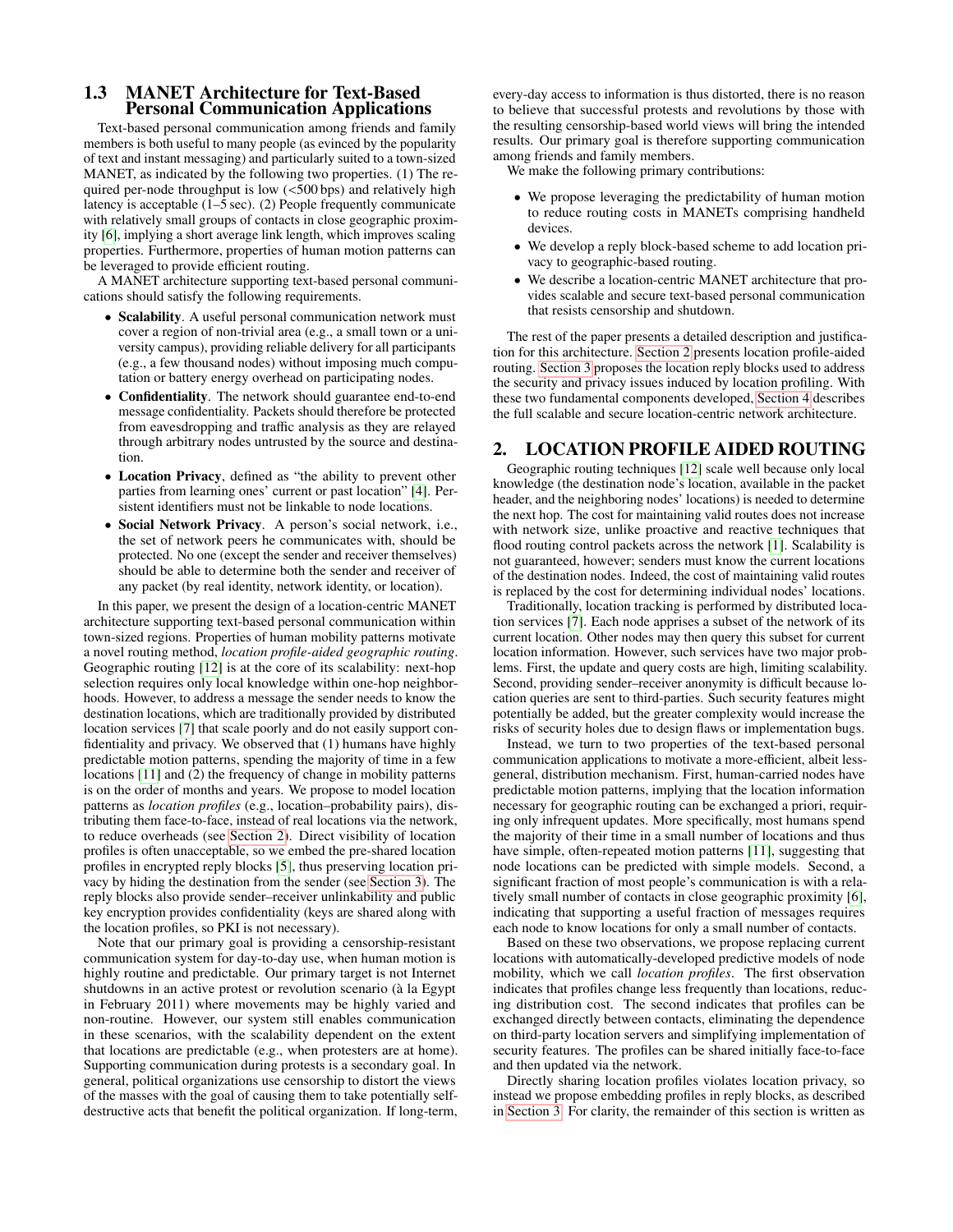<span id="page-2-2"></span>

Figure 1: Illustration of the main steps in location profile routing.

though location profiles are exchanged directly. However, the ideas described are fully compatible with the location-privacy-preserving reply-block addition proposed in [Section 3.](#page-3-0)

# <span id="page-2-3"></span>2.1 Evidence of Beneficial Human Mobility Patterns

Gonzalez et al. [\[11\]](#page-5-10) used the trajectories of 100,000 cellphone users during a six-month period to show that humans generally have simple, repeated motion patterns, spending most of their time in a few locations. To be useful for geographic routing, these common locations should have size similar to the wireless transmission range (∼100 m for 802.11b), but the coarse granularity of the cellphonebased location data (several kilometers) prevents such precise characterization. More fine-grained characterization is needed.

Using thirty-five fine-grained GPS traces from a study of university students following their daily routine [\[15\]](#page-5-13), we characterized the common location size. Trace durations range from 1.7 hr to 21.7 hr, averaging 10.2 hr. These durations are too short to analyze temporal predictability, so we assume the common locations change infrequently, as found by Gonzalez et al. [\[11\]](#page-5-10).

To characterize the size and count of the students' common locations, we calculated the percentage of the locations in each trace covered by circular regions of varying radius and count. On average, a single circular region of 100 m radius covered 72% of each trace, indicating that common location behavior exhibited in the cellphone traces also exists at finer spacial granularity.

[Figure 2a](#page-2-0) show the coverage percentage for multiple 100 m radius regions. Three regions are enough to cover over 90% of a trace, on average. Increasing the count further only slightly improves the coverage. With five regions, [Figure 2b](#page-2-1) illustrates the coverage percentage for various region radii. With a 10 m radius, five regions cover only an average 82% of a trace. The percentage increases sharply to 92% with a 50 m radius, but slowly after that point. These results confirm that the common location behavior is exhibited at the scale of 802.11b transmission ranges, indicating the practicality of developing simple location profiles. Specifically, on average the students spend most of their time (93%) in 4 common locations of small size (100 m radius). To successfully reach a receiver, it is only necessary to transmit to an average of 1.2 locations.

# 2.2 Details of Location Profile-Aided Routing

The main steps of location profile-aided routing for personal communication are shown in [Figure 1.](#page-2-2) Nodes continuously monitor their positions to build location profiles (step 1), which are then shared with contacts directly (step 2). A message to a contact is addressed to the location(s) predicted by the corresponding location profile (step 3). When motion patterns change (e.g., a user starts a new job or moves to a new home), updated profiles are shared with contacts via the network (step 4). Routing fails if a receiver is not in any of the predicted locations. Possible solutions include delay tolerant networking, but are not the focus of this work.

Location profile-aided routing has four components: *location profiles* (used in step 1) describing nodes' motion patterns, a *distribution method* (used in steps 2 and 4) for sharing location profiles,

<span id="page-2-0"></span>

<span id="page-2-1"></span>Figure 2: Characterizations of common locations.

and an *addressing policy* (used in step 3) specifying a precedence over the predicted locations. Details and design trade-offs follow.

Location Profiles: Motions patterns can be modeled in many ways. A location profile is any model or function *P* mapping a time to a set of location–confidence tuples, with higher confidence indicating greater belief in the node occupying the corresponding location at the given time:

 $P: \text{time} \mapsto \{(\text{loc}_1, \text{conf}_1), \ldots, (\text{loc}_n, \text{conf}_n)\}\$ 

In our example model (< 1 kB per profile), a node's most-common locations (circular regions of fixed radius, possibly several 802.11b hops) are associated with times-of-day and days-of-week. More sophisticated predictive models that improve latency and overhead are possible, but even this simple example model is surprisingly effective. Full location profiles are sensitive, so in [Section 3](#page-3-0) we describe a method to use them for routing that hides profile contents, providing location privacy.

Profile Distribution Method: Human mobility and communication patterns enable a simple profile distribution mechanism. Location profiles can be first exchanged via face-to-face contact, just as phone numbers are often initially exchanged by family members and friends. Subsequent updates can be made in two ways: (1) pushing directly to contacts through the network or (2) pulling from a third-party location profile server (e.g., distributed location services). The push mechanism works when each user has a small number of contacts, most in close geographic proximity, who communicate more frequently than profiles change and eliminates location-server complexity. The pull mechanism is suitable when a large number of contacts communicate less frequently than profiles change. Distributed location services could also benefit from human mobility patterns by replacing real-time locations with location profiles, but providing anonymity and privacy would remain cumbersome.

Addressing Policy: The addressing policy translates the location– confidence tuples of the profile to a message delivery strategy specifying when and where packets will be sent. Only one of the locations can be correct, so the order and method in which they are tried influences the network throughput and latency trade-off (and may influence the privacy protocols). Directly routing to all predicted locations concurrently minimizes latency. Sequentially routing over a Steiner tree minimizes the throughput and energy cost.

Fallback Method: Location profile based routing fails when nodes are in unpredictable locations (roughly 7% of the time for the traces described in [Section 2.1\)](#page-2-3). For personal communication, this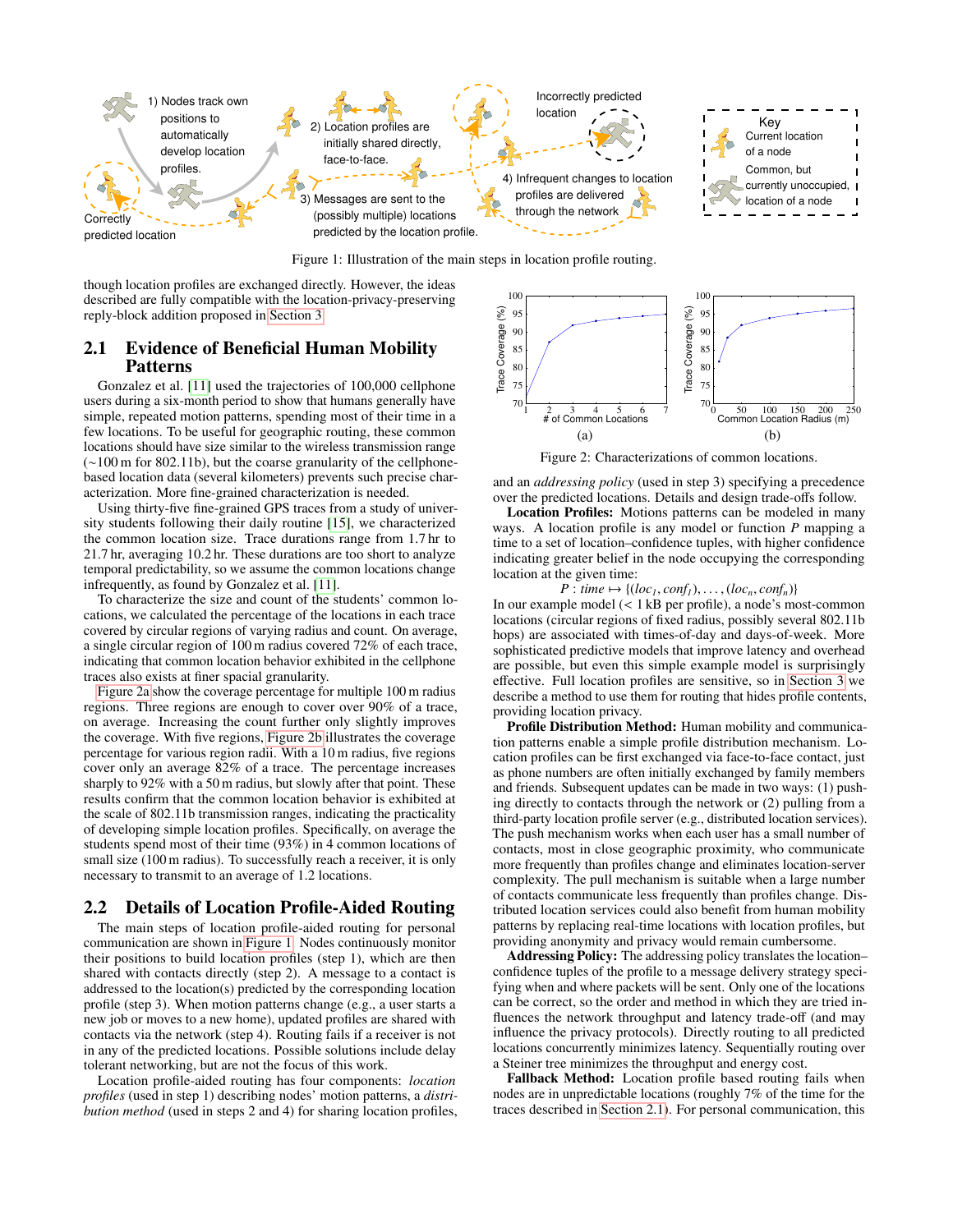may be tolerable (like cellphone dead-zones), although non-ideal. Space constraints prevent detailed discussion, but possible solutions include delayed delivery (buffering messages until the recipient returns to a predictable location) and rendezvous delivery (messages are routed to a predetermined rendezvous point, which the receiving node apprises of current forwarding instructions).

# <span id="page-3-0"></span>3. PRIVACY AND ANONYMITY

MANETs are open to untrusted observation and participation, inducing several security concerns, e.g., location and social network privacy. Furthermore, our proposed routing scheme at first appears to require that users trust their contacts enough to share location profiles, selectively giving up location privacy. Although this might be acceptable in some applications (e.g., when one's contacts already know the motion patterns), often it is undesirable. We propose a reply-block- and pseudonym-based scheme that enables location profile-aided routing to operate without exposing location profiles (or identifying information), even to contacts. In this section, we define the desired security properties and describe our solution.

#### 3.1 Attack Model

We assume that the attackers, in addition to participating, can observe all links in the network and collaborate using side-channels. They may have storage and processing capabilities exceeding those of a typical handheld device, allowing for traffic analysis of accumulated observations, and may triangulate the position of transmitters. We do restrict their number, assuming that economics dictates that conforming nodes will generally outnumber attacking nodes.

We do not consider attacks using information from outside of our protocols, e.g., taking photos of the human carrying a node for later identification. Similarly, we assume the other protocol layers, e.g., physical and application, are secure (as defined in [Section 3.2\)](#page-3-1). For example, wireless transmissions should not contain identifying analog "fingerprints" that would allow a node to be tracked. Of course, full system security requires that all layers have these security properties, but such provision is orthogonal across layers, so this work focuses on the network layer. Finally, we assume the majority of nodes obey our protocols, thus resisting routing attacks. We plan to quantify this resistance in future work.

# <span id="page-3-1"></span>3.2 Desired Anonymity and Privacy Properties

The trust concerns in MANETs are often addressed by listing specific requirements for privacy (the confidentiality of information) and anonymity (the confidentiality of the relationship between an identity and its information, i.e., attributes or actions). We believe this approach has two primary flaws. First, it focuses attention on the security provided, when the security *not provided* is of greater importance and interest. Second, it suggests a false separation between the attributes of an entity and its identity. In reality, the attributes themselves often allow identification (e.g., the Netflix dataset fiasco [\[16\]](#page-5-14)), so separating them from a "traditional" identity (e.g., a name or social security number) is false protection. Further, predicting which attributes could, in the hands of a clever-enough attacker, allow identification is difficult. Therefore, we adopt a methodology that puts focus on the security not provided and endeavors to provide complete anonymity, removing the need to attempt to accurately distinguish identifying and non-identifying attributes.

We focus attention on the unprovided security by starting from an unrealistically strong, but easy-to-define, security goal, and relaxing it by describing specific security properties that it implies but we cannot yet provide. These relaxations have two sources. Type 1 relaxations are inherent to the underlying implementation technology (e.g., with wireless communication technology, the location of the transmitter of a packet is always linkable to the packet). These cannot be considered flaws of our protocols and must be accepted. Type 2 relaxations are those induced by our protocols (e.g., we employ per-location pseudonyms to prevent tracking a node across space, but it remains possible to track a node in one location, across time). These are clearly flaws of our protocols and are opportunities for future improvement.

We term our unrealistically strong starting point *complete anonymity* and use it to address the false separation of identity and attributes. Put simply, complete anonymity requires that each observable attribute in the network (i.e., the act of transmission and each data attribute within) be unlinkable to the other attributes from the same entity (i.e., node). More precisely, in a network comprising *n* nodes, an observer should have belief  $\frac{1}{n}$  for each node that a given attribute originated from that node. Equivalently, for any two attributes, an observer will have an equal belief in their originators being the same node or different nodes. This strong unlinkability requirement prevents the inference of identifying information. For example, network participation is anonymous because an identifier (a set of data attributes) is unlinkable to transmission (an action).

In MANETS, we can decompose complete anonymity into six unlinkability relationships over three attributes: actions (e.g., packet transmission), traditional identifiers (e.g., MAC address, name, pseudonym), and locations. The following list summarizes these six relationships, describing the Type 1 and 2 relaxations:

action–location: In a MANET, transmission location is obviously visible, so this link is an allowed Type 1 relaxation. Actions must still be unlinkable to past or future locations of their entity.

action–identifier: Our protocols (given in the following subsection) use visible per-location pseudonyms, resulting in a Type 2 relaxation: each action is linkable to exactly one pseudonym. Actions must still be unlinkable to other identifier types.

action–action: Action–location linkability induces a slight Type 1 relaxation: two actions linkable to the same location can be linked. However, two actions at different locations must still be unlinkable. identifier-location: An identifier should not be linkable to the location of its entity. Again, our solution using per-location pseudonyms will violate this slightly, resulting in a Type 2 relaxation: each pseudonym is linkable to exactly one location of its entity.

identifier-identifier: Two identifiers for the same entity should not be linkable. For example, a pseudonym must be unlinkable to other identities (e.g., real name) and multiple pseudonyms for an entity must be unlinkable. For network transmissions, this means that the identifiers of the sender and receiver cannot be linked, providing *social network privacy*. For personal communication, contacts know each other, resulting in one Type I relaxation: communicating contacts can link each other's identifiers. Pseudonyms induce one Type 2 relaxation: the pseudonyms of the sender and receiver for a one-hop (i.e., forwarding) transmission are linkable.

location–location: The current, past, and future locations of a node must be unlinkable. We allow one Type 2 relaxation: the allowed identifier–location link for per-location pseudonyms implies that past and future locations can be linked, but only when they are the same location. Critically, this provides *location privacy*, with the exception that the existence of a node at a single location may be tracked across time.

# 3.3 Unlinkability via Reply Blocks and Pseudonyms

This section presents our reply block- and pseudonym-based solution to provide the desired unlinkability. A formal argument that the properties are satisfied requires complete enumeration of all types of actions, identifiers, and locations and lengthy analysis. Such detail is beyond the scope and space constraints of this paper, so instead the solutions are presented with high-level arguments for their correctness. Roughly, the following arguments derive from the premise that two attributes are unlinkable if (1) they are never both available in the same context and (2) transitive application of known relationships cannot be used to link them.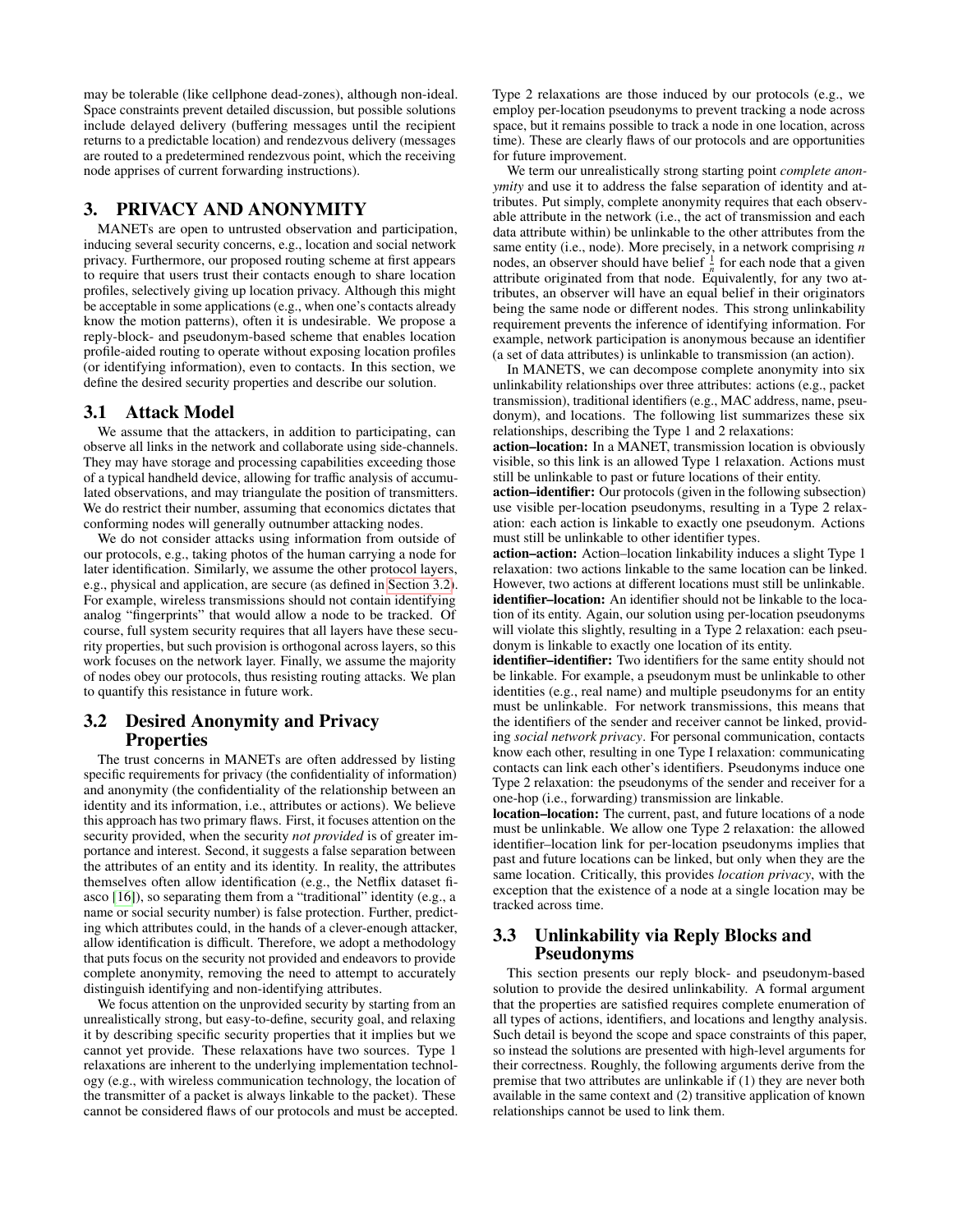<span id="page-4-2"></span>

Figure 3: Message flow for ordinary and multi-server reply blocks.

Geographic routing lends itself to our unlinkability requirements, because messages are addressed to locations, not identifiers. Identifiers are not visible in packet headers and thus the three identifier relationships are implicitly unlinkable by third parties. The sender and receiver themselves do know each other's identifiers, so we use reply blocks, a variant of Chaum's *mix-nets*, to disassociate information available at the sender (receiver's identifier) from the information available at the receiver (receiver's location and receiver's actions) and vice versa, explicitly protecting the identifier relation-ships<sup>[1](#page-4-1)</sup>. A reply block is a routing instruction that guides a message from a sender through a mix-chain leading to the receiver. A mixchain is composed of *mix-servers*, each of which disassociates the incoming and outgoing messages by reordering them and changing their appearance via layered decryption. Thus, observers (including the sender itself) cannot track the original message; at any point, only the previous and next mix-servers are known. We give detailed descriptions of applying reply block techniques in MANETs, including how senders choose the mix-servers composing a chain, in the remaining parts of this subsection.

Action–action links are also protected. This linking would require transitive application of other relationships: action A linked to X and action B linked to X implies A is linked to B. Aside from the allowed Type 1 exception when X is a location, no such X exists; the action–identifier and identifier–location relationships are unlinkable.

Location–location links are also protected. The location caches shared with a contact are encapsulated in reply blocks, so the actual locations are not revealed to the contact. Further, as with the actionaction link, transitive linking of locations is not possible: the mixchain dissociates locations from other attributes.

Location-based addressing has one significant problem. The predicted locations are inherently imprecise, so messages must be addressed to relatively large regions (several 802.11b hops in radius) and then flooded, wasting significant bandwidth and energy. To address this, we introduce pseudonyms as secondary addresses. Messages are addressed to both a location and a pseudonym (both encapsulated in the reply block), with the location used for initial routing and the pseudonym used in the destination region. Different pseudonyms are used in each location, preventing the pseudonyms from transitively linking other attributes. However, they still violate the strictest requirements, resulting in the previously mentioned Type 2 relaxations. Three of these, action– pseudonym, pseudonym–location, and, for one-hop sender–receiver links, pseudonym–pseudonym, are acceptable because the pseudonyms map one-to-one to an already visible attribute, location, and contain no additional useful information. The fourth though, is unfortunate. Pseudonyms persist across time and can be used to link the times when a node is in the same location (a type of location– location link). We are investigating possible remedies. An obvious possibility is frequently changing pseudonyms.

#### *3.3.1 Reply Block Operation and Management*

The chain in [Figure 3](#page-4-2) illustrates the use of an ordinary reply block, specifying a two-server mix-chain. Each transmission depends on those before, posing a deliverability problem. Each mix-server pro-

<span id="page-4-3"></span>

Figure 4: Main components of the location-centric network, with arrows representing service relationships.

vides a single common location, so with non-negligible probability the server will be unreachable at the time of attempted contact. We solve this problem by specifying multiple mix servers at each layer (also in [Figure 3\)](#page-4-2), increasing the probability of successful delivery. Each layer of the reply block is encrypted to three servers, who each remove an encryption layer and each forward the packet to the next three mix-nodes. Each server remembers the previous–next hop association. The receiver sends a message back through the fastest chain to complete, marking it as available for subsequent packets.

Reply blocks are location profiles anonymized by mix-chains, so managing them includes two main tasks: location profile management and mix-pool management. Each device needs to track its motions and keep its location profile up to date. Additionally, the mix-servers used in one's reply blocks also need to be valid. When there are significant changes in a device's location profile, or there are too many unreachable mix-servers in a reply block to permit any valid route, the reply blocks need to be updated accordingly.

#### *3.3.2 Mix-Server Pool Management*

Mix-server selection is important because if all mix-servers in a chain collaborate on an attack, the sender and receiver can be linked. Two selection requirements need to be satisfied. (1) Servers should have high probability of protocol compliance, reducing the chance that all servers in a chain improperly collaborate to trace a message. (2) They must be directly reachable by locations, instead of reply blocks, to prevent an infinite chain of reply blocks. For traditional Internet mix-chains, services are chosen from semi-trusted published lists, as with Tor [\[9\]](#page-5-15). However, this method is not suitable for MANETs; no semi-trusted authority who could publish such a list exists. A new method for choosing mix-servers is needed.

We assume that physical attacker density is limited by economic constraints, and thus propose that each node individually maintain a pool of mix-servers chosen randomly from the various one-hop neighbors it encounters. This density assumption could be violated by Sybil attacks [\[10\]](#page-5-16), in which one device pretends to be many, so existing techniques leveraging signal strength measurements are used to detect Sybil identities during pool population [\[8\]](#page-5-17). As a node moves in the network, it asks one-hop neighbors to act as future potential mix-servers. Willing neighbors respond with a single  $\langle$  common location, pseudonym $\rangle$  address and an associated contact probability. Entire profiles are not shared to preserve location privacy. The requester saves the information from non-Sybil neighbors in its mix-server pool for future usage.

# <span id="page-4-0"></span>4. LOCATION-CENTRIC NETWORK

Now that the two most important pieces—location profile-aided routing (see [Section 2\)](#page-1-0) and reply block-based privacy (see [Sec](#page-3-0)[tion 3\)](#page-3-0)—have been described, we present the architecture of our location-centric network for secure personal communication. System scalability relies on location-profile-aided routing, into which we incorporate confidentiality and privacy mechanisms. As illustrated in [Figure 4,](#page-4-3) the system comprises three layers, (1) application, (2) secure transport, and (3) network. The target application is lowbandwidth and delay-tolerant text-based communication, e.g., email

<span id="page-4-1"></span><sup>&</sup>lt;sup>1</sup>The usual caveats for mix-chains apply. Linking is possible if all nodes in the chain collaborate and global traffic analysis can potentially reveal message flows in some special circumstances.